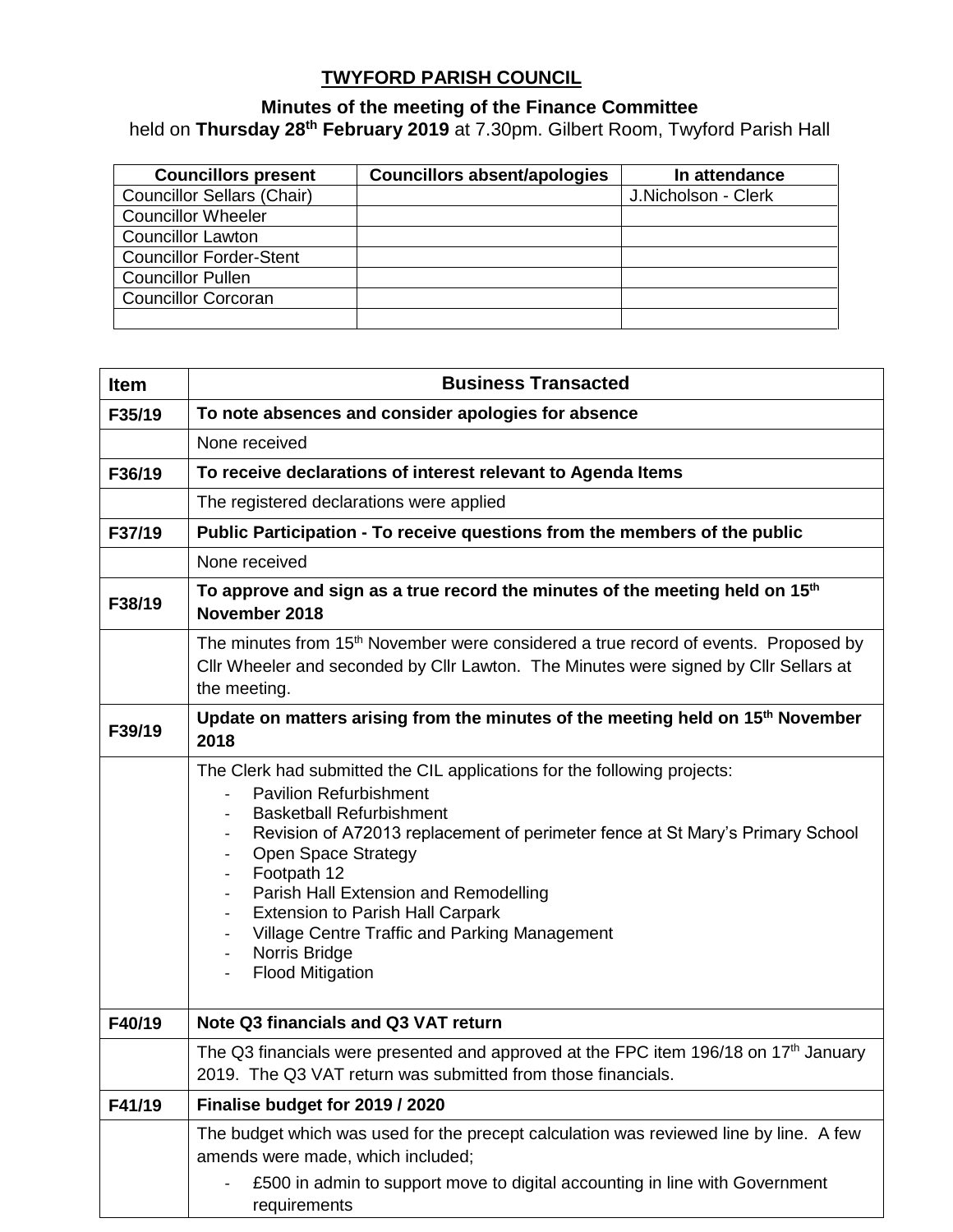|              | speed camera purchase at £3,300 plus VAT<br>£3,400 towards phase 2 of water meadow project, approved at FPC 21 <sup>st</sup> February                                                                                                                                                                                                                                                                                                                                                                                                                                                                  |  |  |  |
|--------------|--------------------------------------------------------------------------------------------------------------------------------------------------------------------------------------------------------------------------------------------------------------------------------------------------------------------------------------------------------------------------------------------------------------------------------------------------------------------------------------------------------------------------------------------------------------------------------------------------------|--|--|--|
|              | 2019.                                                                                                                                                                                                                                                                                                                                                                                                                                                                                                                                                                                                  |  |  |  |
|              | Action: Cllr Corcoran to submit a CIL application to SDNPA for the Water                                                                                                                                                                                                                                                                                                                                                                                                                                                                                                                               |  |  |  |
|              | Meadows project phase 2.                                                                                                                                                                                                                                                                                                                                                                                                                                                                                                                                                                               |  |  |  |
|              | The full list of projects were discussed and which were the top deliverables for 2019 /<br>2020. The priority projects were identified as; pavilion refurbishment, water meadow<br>project, flooding mitigation and basketball court refurbishment.                                                                                                                                                                                                                                                                                                                                                    |  |  |  |
|              | Action: Cllr Sellars to update FPC on the minor adjustments to the budget for<br>formal approval.                                                                                                                                                                                                                                                                                                                                                                                                                                                                                                      |  |  |  |
|              | The Clerk updated the committee with regards an issue with reclaiming the VAT on the<br>tennis court refurbishment. The Clerk had attended a VAT course, which provided<br>information which contradicted with advice provided by the internal auditor. The Clerk is<br>seeking a third opinion from HALC, to finalise the situation, and has informed HPTA that<br>they may need to provide the funds for the VAT. The Committee discussed the situation,<br>and would make the £1,700 Section 137 approved by the FPC to HPTA to help fund the<br>gap. The total amount of VAT reclaimed was £4,033. |  |  |  |
| F42/19       | Consider approach to setting up a Capital Works Programme and the Governance<br>required.                                                                                                                                                                                                                                                                                                                                                                                                                                                                                                              |  |  |  |
|              | The current projects are the Meads / Water Meadows and Flooding Mitigation. Both<br>projects come to the FPC for approval.                                                                                                                                                                                                                                                                                                                                                                                                                                                                             |  |  |  |
|              | It was agreed that the finance committee will review the budgets for each project, at each<br>committee meeting. A Terms of Reference will be set up for each project, assigning clear<br>accountability and methodology for managing expenditure and income.                                                                                                                                                                                                                                                                                                                                          |  |  |  |
| <b>Clerk</b> | Action: Clerk to draft a terms of reference for flooding mitigation and Berry<br>Meadow project.                                                                                                                                                                                                                                                                                                                                                                                                                                                                                                       |  |  |  |
| F43/19       | Review the requirements to complete the 2018 / 2019 year end accounts, and the<br>timetable of key deliverable dates to meet the internal and external audit.                                                                                                                                                                                                                                                                                                                                                                                                                                          |  |  |  |
|              | The Clerk had drafted a timetable of key deliverables for the year end audit process. The<br>Committee reviewed the dates, and were noted. See Appendix 1.                                                                                                                                                                                                                                                                                                                                                                                                                                             |  |  |  |
| F44/19       | Review the Standing Orders and Financial Regulations for 2019 / 2020                                                                                                                                                                                                                                                                                                                                                                                                                                                                                                                                   |  |  |  |
|              | HALC have not issued any updates to the standard Standing Orders and Financial<br>Regulations, and the committee did not wish to amend any of the existing ones.                                                                                                                                                                                                                                                                                                                                                                                                                                       |  |  |  |
| F45/19       | Review the Asset Register for 2019 / 2020                                                                                                                                                                                                                                                                                                                                                                                                                                                                                                                                                              |  |  |  |
|              | The Clerk had updated the asset register, to reflect the springer added to Northfields,<br>lockable cupboard for the Clerk, new printer, tennis court resurfacing, and new keyboard<br>and laptop stand. The asset value has increased from £522k to £557k, mainly due to the<br>resurfacing of the tennis courts.                                                                                                                                                                                                                                                                                     |  |  |  |
|              | The committee approved the asset register, to go to FPC for formal sign off.                                                                                                                                                                                                                                                                                                                                                                                                                                                                                                                           |  |  |  |
| F46/19       | Review the requirements to provide digital VAT returns from October 2019, and<br>consider the implications on the Parish Council accounting system. Make a<br>recommendation to meet requirements with deliverable dates.                                                                                                                                                                                                                                                                                                                                                                              |  |  |  |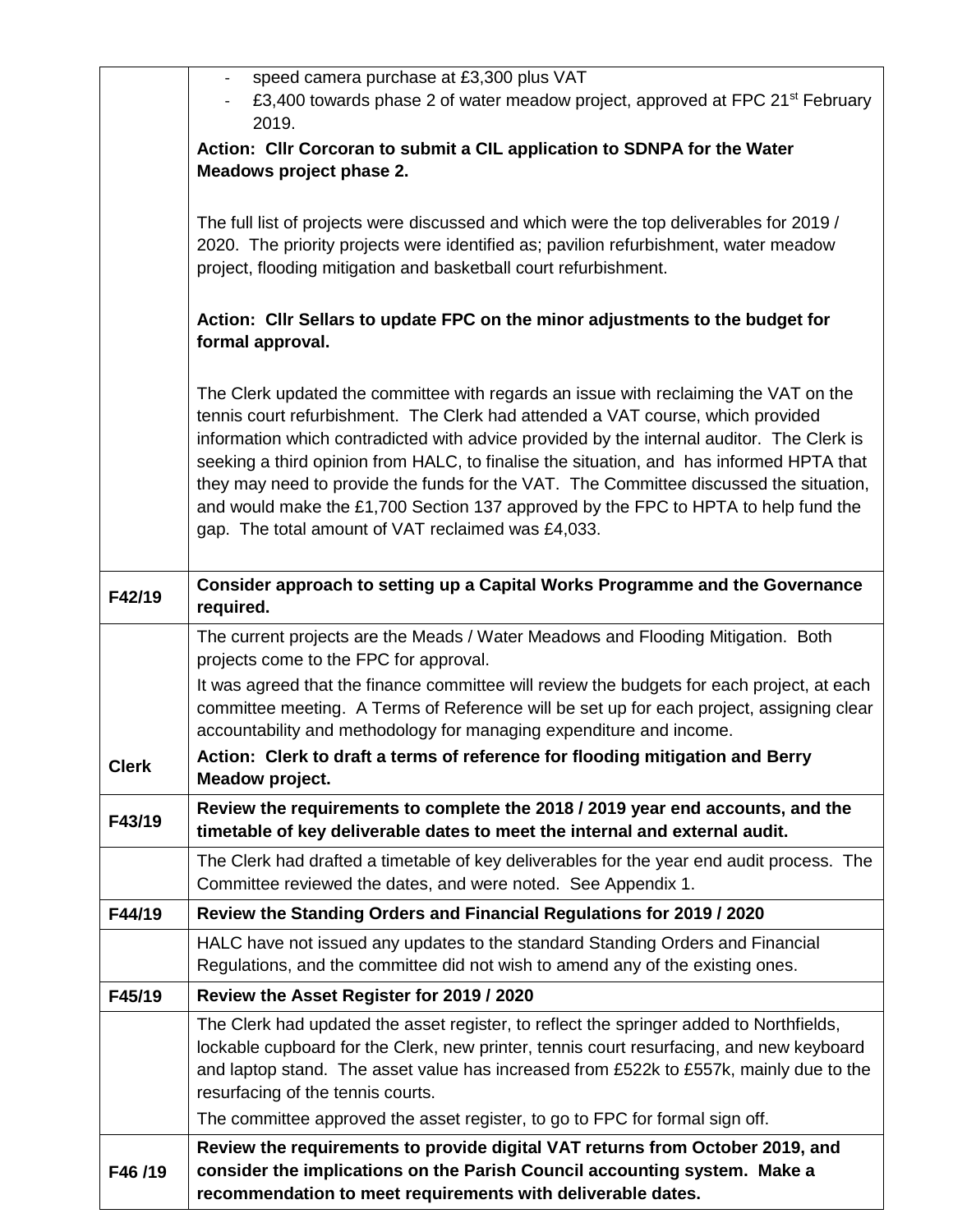| <b>Clerk</b> | The move to digital accounting, and purchasing a system such as Sage, was supported<br>by the Committee.<br>Action: Clerk to research and price up the options available.                                                     |
|--------------|-------------------------------------------------------------------------------------------------------------------------------------------------------------------------------------------------------------------------------|
| F47/19       | To raise any items for the next agenda and agree the date of the next meeting<br>currently scheduled for 14th March 2019                                                                                                      |
| <b>Clerk</b> | It was agreed to cancel the next meeting, and for the committee to next meet on the 11 <sup>th</sup><br>April.<br>Action: Clerk to meet Cllr Sellars after 31 <sup>st</sup> March and before 11 <sup>th</sup> April to review |
|              | year end accounts.                                                                                                                                                                                                            |

Jo Nicholson - Clerk to the Parish Council – 12<sup>th</sup> March 2019

Contact: [clerk@twyf](mailto:clerk@twy)ordhants.org.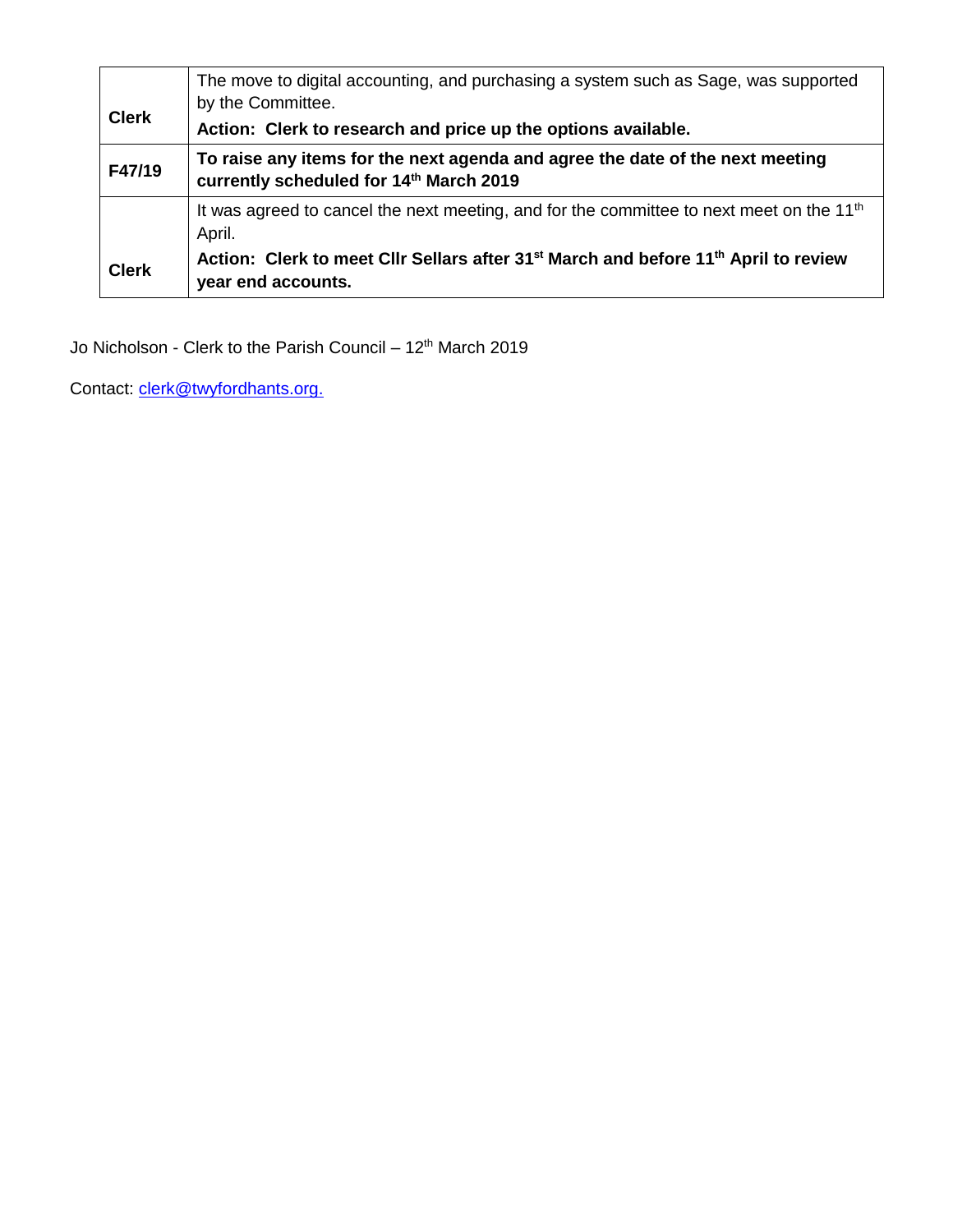## **Appendix 1 Timetable of Audit deliverables**

| March 31st             | End of Year Accounts       | Finalise accounts - receipts    |
|------------------------|----------------------------|---------------------------------|
|                        |                            | and payments                    |
|                        |                            | Complete end of year HMRC       |
|                        |                            | return                          |
|                        |                            | Complete end of year pensions   |
|                        |                            | return                          |
|                        |                            | VAT finalised and clarified     |
|                        | Governance docs            | Financial regs                  |
|                        |                            | Asset register                  |
|                        |                            | Risk assessment                 |
|                        |                            | Standing orders                 |
|                        |                            | All minutes signed              |
| 11 <sup>th</sup> April | Finance committee          | Sign off Q4                     |
|                        |                            | Sign off year end accts         |
|                        |                            | Sign off Governance docs        |
|                        |                            | Complete AGAR - draft           |
|                        |                            | Draft variance in years         |
|                        |                            | accounts                        |
| 18 <sup>th</sup> April | FPC meeting                | Sign off Q4                     |
|                        |                            | Sign off year end accts         |
|                        |                            | Sign off Governance docs        |
|                        |                            | Complete AGAR                   |
|                        |                            | Sign off variance in accts      |
| 29 <sup>th</sup> April | <b>Internal Audit</b>      | Eleanor Greene visit Clerk      |
| 16th May               | FPC meeting                | Review output from Eleanor      |
|                        |                            | Green                           |
|                        |                            | Review AGAR prior to external   |
|                        |                            | audit                           |
| May / June             | <b>External Audit</b>      | Publish accounts for inspection |
|                        |                            | - and notice of inspection      |
|                        |                            | Ensure all accounts are online  |
|                        |                            | Send documentation to           |
|                        |                            | external audit                  |
| August                 | <b>Conclusion of Audit</b> | Publish notices of conclusion   |
|                        |                            | of audit (notice board and      |
|                        |                            | online)                         |